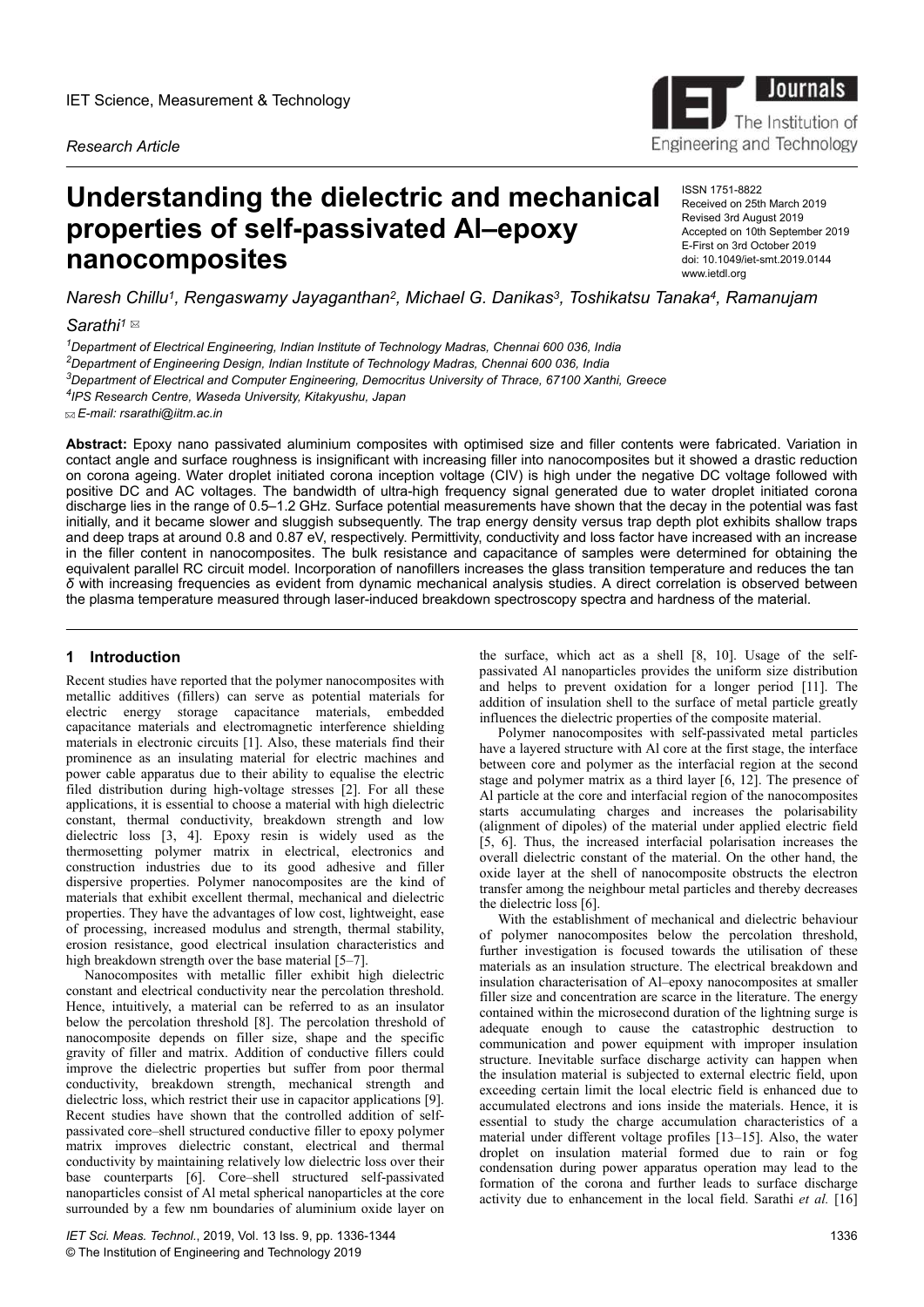

**Fig. 1** *Spherical nanoparticle having a*

*(a)* Core–shell structure of epoxy nanocomposite, *(b)* Pictorial representation of spherical nanoparticle in a cubic lattice



**Fig. 2** *Variation in inter-filler distance with respect to filler concentration*

have studied water droplet initiated corona discharges under different voltage profiles through radiated UHF signals. The discharges caused due to water droplet reduce the hydrophobicity of the material and formation of carbonised marking on the surface of the material, which further reduce the lifetime and cause the failure of insulation structure. Water droplet initiated discharges can cause major damage to the surface of the insulating material [17]. With the use of nanocomposite material, the level of damage due to water droplet initiated discharges under AC and DC voltages needs to be understood. The present study is focused towards the development of epoxy nanocomposites with the proper selection of fillers based on the percolation theory and subsequently, investigate their electrical and mechanical characteristics suitable for insulation structures. In specific, methodical experimental studies were carried out to understand the following important aspects: (i) experimental investigation on contact angle and surface roughness of virgin and corona-aged Al–epoxy nanocomposites, (ii) variation in corona inception voltage (CIV) due to water droplet under AC and DC profile voltages, (iii) the surface charge and trap characteristics under DC voltage and lightning impulse voltage profiles, (iv) experimental studies to understand the variation in dielectric properties and modelling of Al–epoxy nanocomposites, (v) the characteristic variation in mechanical properties over the different filler grades through dynamic mechanical analysis (DMA) studies and (vi) ranking the performance of Al–epoxy nanocomposites through laser-induced breakdown spectroscopy (LIBS) technique.

## **2Experimental studies**

#### *2.1 Selection of filler size and optimised weight fraction*

It is well known that the filler of smaller sizes with percolation threshold provides high surface area for reactivity and hence improves the dielectric properties. The core–shell structure of filler was assumed for the theoretical calculation of percolation threshold [12]. Fig. 1*a* shows the typical core–shell structure of a nanoparticle in a nanocomposite with Al core, interfacial phase of thickness  $t$  and polymer matrix at the third phase. The volume fraction of interfacial area is the ratio of volume of interfacial region to volume of particle with diameter *d* [12].

It is found that the nanoparticle of 40 nm with an interface thickness of 2 and 4 nm occupies 27 and 50% of the total volume, respectively. It is clear that the small interfacial region over the core of nanoparticle has huge impact on electrical characteristics over its pure metal and base counterparts [18]. Hence, for the present study, Al nanoparticles with average particle size of 40 nm and passivation coating extended up to 2–4 nm were chosen. When the core–shell structure of the spherical nanoparticle with diameter *d* is dispersed in a cubical lattice of the polymer matrix as shown in Fig. 1*b*, it is believed that the maximum amount of uniform dispersion is possible provided the inter-filler distance *D* is equal to the diameter of the nanoparticle *d* [12]. For the structure shown in Fig. 1*b*, theoretically, the inter-filler distance can be calculated from the following expression [12]:

$$
D = \left\langle \left[ \frac{\pi}{6} \left( \frac{\rho_n}{\rho_m} \right) \frac{100}{\text{wt\%}} \left[ 1 - \frac{\text{wt\%}}{100} \left( 1 - \frac{\rho_m}{\rho_n} \right) \right] \right]^{1/3} - 1 \right\rangle * d \tag{1}
$$

where  $\rho_n$  and  $\rho_m$  are the specific gravities of Al nanofiller and the polymer matrix  $(\rho_m = 1.17 \text{ and } \rho_n = 2.7)$ , respectively. Fig. 2 shows the variation of inter-filler distance over different filler weight percentages.

It can be observed from Fig. 2 that the higher filler concentration entails the reduced inter-filler distance which eventually leads to agglomeration, whereas for the lower filler content shows the case of uneven dispersion due to higher interfiller distance. Hence, the optimum filler loading can be chosen at 14wt%, where the inter-filler distance (39.8 nm) and particle diameter (40 nm) are almost equal. Hence, for the present study, the theoretical percolation threshold was chosen at 14 wt% and below this value, the material is presumed to act as an insulator. With the theoretical threshold estimated, the samples were prepared with filler concentrations of 0, 0.5, 1, 2, 5, 10 and 14 wt% in the present work.

#### *2.2 Materials and method of sample preparation*

Materials used in preparing the nanocomposites consist of bisphenol-A epoxy resin (CY205) as a base polymer matrix, ethanol as a solvent, tri ethylene tetra amine (TETA) hardener as a curing agent and self-passivated spherical aluminium nanoparticles of 99.9% purity with an average particle size of 40 nm (supplied by Hongwu International Group Ltd., Hong Kong). At the first stage, the required quantity of nanopowder was preheated at 110°C for 12 h to remove excess moisture content. Also, the required quantity of epoxy resin was taken in another beaker and kept in a vacuum desiccator for 1 h to remove trapped air bubbles. The preheated nanopowder mixed with ethanol for 1 h. Ethanol and nanofiller mixture was mixed with epoxy in a controlled shear mixing at a rotating speed of 2000 rpm for 6 h. After that, the high-frequency sonication process (at 20 kHz) was carried out by keeping the sample temperature at 40°C by using an ice-filled water bath, for 2  h. Prior to the addition of hardener for curing, the mixture was kept in an oven for allowing the excess ethanol to evaporate from the mixture. A required quantity of hardener was added to the nanoparticle dispersed epoxy mixture and mixed thoroughly till the uniform dispersion was achieved. Upon degassing, the mixture was cast into the desired size for various tests.

#### *2.3 Electrical characterisation*

*2.3.1 Contact angle and surface roughness:* Corona ageing causes the dissociation of polymer chains and modifies the surface structure of the material [17, 19, 20]. Hence, the samples were subjected to artificial corona ageing treatment for 10 min to find the variation in hydrophobicity. Static contact angle measurement was employed to find the hydrophobicity of the sample surface. Here, the set of samples with corona-aged treatment is referred as aged sample, whereas the samples without ageing referred as virgin samples. About 20 µl deionised water drop was used as droplet for static contact angle measurement of virgin and aged samples. The static contact angle  $(\theta)$  was measured through the following equation: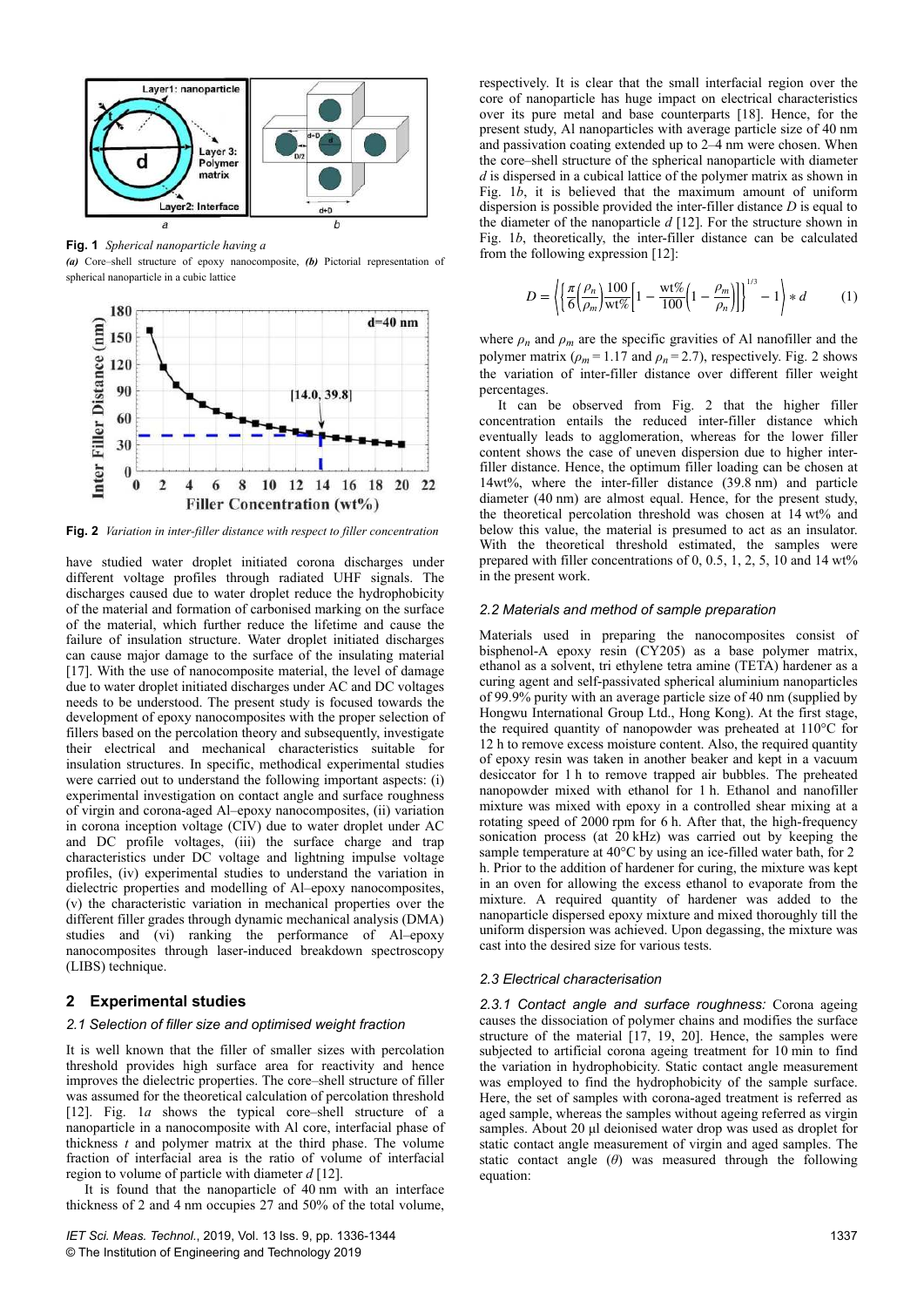

**Fig. 3** *Experimental setup for water droplet initiated discharges*



**Fig. 4** *Experimental setup for surface potential decay studies*



**Fig. 5** *Experimental setup for laser-induced breakdown spectroscopy*

$$
\theta = 2 * \tan^{-1} \left( \frac{2h}{d} \right) \tag{2}
$$

where *d* and *h* are the diameter and height of the liquid drop on the sample surface. Readings were taken at six different locations and averaged. Surface roughness was measured through surface profilometer and measured for both virgin and aged samples to understand the effect of corona ageing on the surface structure of samples.

*2.3.2 Water droplet initiated discharge:* Water droplet initiated surface discharge on Al–epoxy nanocomposite was measured using the experimental setup for AC and DC voltages, as per IEC 60 112, shown in Fig. 3.

It mainly consists of (i) a high-voltage unit, (ii) a test electrode setup and (iii) a signal measurement unit. AC/DC voltage is generated through Trek amplifier (Model 20/20C), with input from a function generator (Agilent 33250A). The high-voltage source and the test electrode are connected through current limiting resistor and the other electrode is connected to the ground. The electrodes were separated by 10 mm on a 1.5 mm thickness sample. Standard 20 μl deionised water was used for discharge studies. The UHF sensor used in the present study is basically a non-directional UHF sensor. The sensor was kept at a distance of 20 cm from the test electrode setup to acquire radiated signals due to water droplet initiated discharges. Signals acquired by the UHF sensor were acquired through digital storage oscilloscope (DSO) (Lecroy WavePro 7300A, 3.5 GHz, sampling rate 20 GSa/s).

*2.3.3 Surface potential measurements:* Needle plane configuration depicted in Fig. 4 was used to investigate the charge transportation behaviour through surface potential decay

*2.3.4 Dielectric relaxation spectroscopy (DRS):* The DRS analysis of the nanocomposite was carried out through broadband dielectric/impedance spectroscopy analyser (Novocontrol technologies) for understanding the variation of dielectric constant ( $\epsilon$ ), conductivity ( $\sigma$ ) and dielectric loss (tan  $\delta$ ) of the sample over wide frequency range from 0.01 Hz to 10 MHz, at room temperature. Samples for testing were cut into a circular disc (20  mm diameter and 1.5 mm thickness).

#### *2.4 Mechanical characterisation*

Vickers hardness test was carried out at room temperature by applying a load of 0.98 N for 15 s on the samples at six different positions through Wolpert Wilson Instruments (Model: 402MVD) to find the surface hardness of samples. To understand the viscoelastic behaviour of the nanocomposites, DMA was carried out under controlled sinusoidal strain over a temperature range from 25 to 200 $^{\circ}$ C and at different frequencies (1, 10, 25 and 50 Hz). The experiments were performed on samples cut into a rectangular shape with  $55 \text{ mm} \times 11.5 \text{ mm}$  dimension, with an incremental heating rate of 2.5°C/min, under the flow of liquid nitrogen.

#### *2.5 Laser-induced breakdown spectroscopy*

LIBS setup was used for elemental analysis and quantification. When the sample is subjected under high-energy and short-pulsed laser, the material surface gets ablated and the plasma plume forms due to intense heating and ionisation. The emitted radiation from the plasma is spectrally resolved and used as a fingerprint for elemental identification and quantification of ablated material. The pictorial representation of LIBS experimental setup is shown in Fig. 5. The laser beam from  $Nd^{3+}$ :YAG laser source was allowed to shine the sample through the focusing lens L1 with the focal length of 25 cm. Emission from the plasma due to laser shine was captured through the capture lens L2 having the focal length of 100 cm. Optical spectrometer (Ocean Optics) was employed to measure the peak intensities versus wavelengths through multimode optical fibre with core diameter of 400 μm and 0.22 numerical aperture. One second integration period was used to get the spectra.

#### **3Results and discussion**

#### *3.1 Electrical properties of epoxy nanocomposite*

*3.1.1 Contact angle and surface roughness measurement:* The variation in the surface roughness and contact angle of epoxy nanocomposites before and after corona ageing is shown in Fig. 6. It is observed that the contact angle and surface roughness are practically the same for virgin epoxy–aluminium nanocomposites, irrespective of filler concentration. On corona ageing, a drastic reduction in the contact angle and increased surface roughness of the material were observed. This clearly indicates that the surface roughness and the contact angle have an inverse correlation.

Also, it is observed that with nanocomposites, the contact angle is relatively high with nanocomposites up to 2 wt% of nanoaluminium included, above which a marginal reduction is observed. The water droplet sitting on the sample was strongly attached to the surface and the increment in surface energy due to corona ageing eventually led to a reduction in the contact angle and thereby decrement in the hydrophobic nature of the material is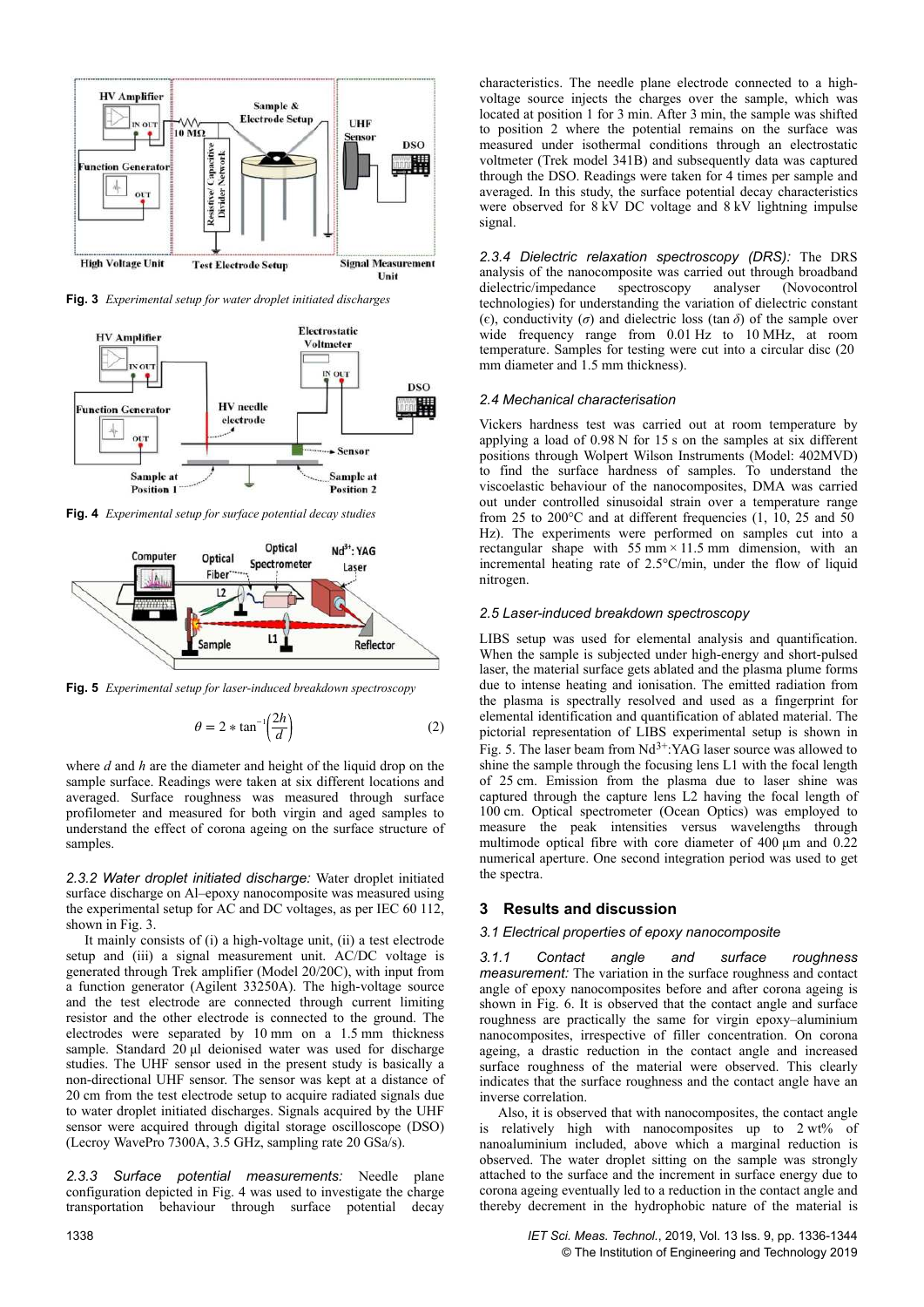

**Fig. 6** *Variation in the contact angle and surface roughness of virgin and corona-aged epoxy nanocomposites*



**Fig. 7** *Variation in water droplet initiated CIV in (a)* Virgin, *(b)* Corona-aged epoxy nanocomposites



**Fig. 8** *Water droplet initiated CIV with*

*(a)* Typical UHF signal detected at the instant of discharge, *(b)* Its corresponding FFT

observed [20]. Similarly, the surface roughness has reduced with increasing weight percentage of nanofiller in epoxy nanocomposites. This indicates a strong interfacial bonding between the filler and matrix which enables the material to modify its surface structure slightly at higher filler concentrations, whereas it is excessive at lower concentrations. Significant improvement in the contact angle can be observed up to 10 wt% for corona-aged samples and beyond which it is reduced again. The corona ageing causes the alteration in surface energy and surface roughness which could be the possible reasons for reduction in the contact angle for corona-aged samples.

*3.1.2 Water droplet initiated discharge studies:* The variation in water droplet initiated CIV with epoxy nanocomposites under AC and DC voltages is shown in Fig. 7.

*IET Sci. Meas. Technol.*, 2019, Vol. 13 Iss. 9, pp. 1336-1344 © The Institution of Engineering and Technology 2019

The voltage at which UHF sensor generates UHF signal, on the application of voltage, is defined as CIV [16, 20]. It is observed from Fig. 7 that from 0 to 5 wt%, CIV increases slightly. On the other hand, between 5 and 14 wt%, CIV decreases slightly. For corona-aged specimen, CIV decreases slightly after treatment over their virgin counterparts. The cause for variation in CIV is due to the contact angle or surface roughness of the material as well as water droplet movement on application of voltage [17]. In general, the contact angle (Fig. 6) and CIV (Fig. 7) of the material exhibit a direct correlation.

The typical UHF signal generated due to water droplet situated on epoxy nanocomposites, on the application of voltage is shown in Fig. 8*a*, and its corresponding fast fourier transform (FFT) analysis is shown in Fig. 8*b*. The results indicate that the bandwidth of the signal lies in the range of 0.5–1.2 GHz.

*3.1.3 Surface potential decay characteristics under DC voltage:* The potential decay characteristics of Al epoxy nanocomposites as a function of filler concentration under the DC corona activity are shown in Fig. 9. The potential decay behaviour on the removal of charge injection from the corona electrode can be quantified as

$$
U(t) = U_0 * e^{-\lambda * t} \tag{3}
$$

where  $U_0$  is the initial potential and  $\lambda$  is the decay rate constant. The mean lifetime can be defined as  $\tau = 1/\lambda$ .

Table 1 shows the mean lifetime of samples under positive and negative DC corona activities. Although the impurities in the material act as trapping sites for transported charges, the thermal agitation due to the collision of charges allows them to detrap and prolong their transportation towards the ground electrode and eventually leads to decay in the potential. Studies have indicated that the initial fast potential decay is credited to detraping of charges from shallow traps and the subsequent slower potential decay is ascribed to detraping from deep traps [15].

The density of trapped charges (*σ*(*E*)) at different energy levels (*E*) follows the decay behaviour within the bulk of the material with the variation of trap depth  $(\Delta E)$  [13], i.e.

$$
N(E)\alpha t * \frac{\mathrm{d}U}{\mathrm{d}t} \tag{4}
$$

and trap depth

$$
\Delta E = E_{\rm c} - E_{\rm d} = kT * \ln(vt) \tag{5}
$$

where  $E_c$  is the bottom of the transport state and  $E_d$  is the demarcation energy level which separates the emptied and occupied states and  $\nu$  is the attempt frequency, in the order of  $10^{12}$  $s^{-1}$ .

The variation in trap energy density with respect to different energy levels is shown in Figs. 10*a* and *b* for the nanocomposites with the different filler contents under DC corona activity. It is observed that the trap distribution covers the range from 0.75 to 0.95 eV. The trap depth at maximum energy density is treated as a trap centre [14]. It is observed that the samples with filler loading from 0 to 10 wt% show an incremental variation in trap centre and move towards the right. From Table 1, it is apparent that shallow traps around 0.8 eV are responsible for the lower mean time (faster decay), whereas deep traps around 0.87 eV are accountable for higher mean time (slower decaying).

The right shift in the trap centre is intuitively thought as broadening of trap depth and it can be correlated with the decrement in the decay rate of potential decay. Hence, the addition of filler up to 10 wt% broadens the trap depth and thereby prevents the charge transport through the bulk. Further increase in filler concentration leads to enhancement in surface and bulk conductivity which may bridge the material through charge transport.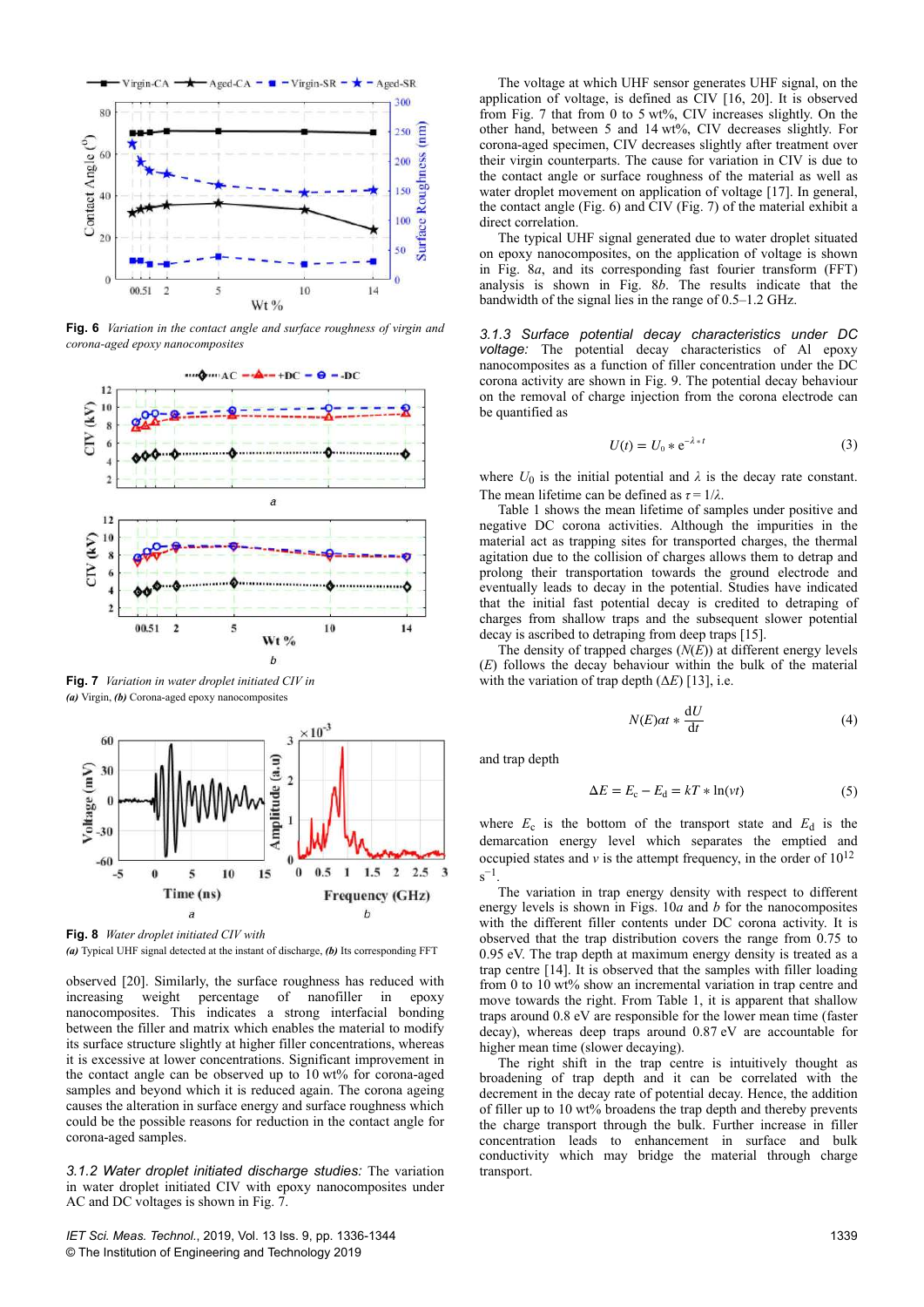

**Fig. 9** *Surface decay potential plot for +DC and –DC*



**Fig. 10** *Trap energy density versus trap depth plot for (a)* +DC input, *(b)* –DC input profile



**Fig. 11** *Surface decay potential characteristics for lightning impulse input*

*3.1.4 Surface potential decay characteristics under lightning impulse voltage:* The variation in potential decay characteristics after injection of charges with the standard lightning impulse voltage is shown in Fig. 11.

It is observed that the potential decay under negative polarity is higher than positive polarity. The cause for it could be due to the fact that detraping is rapid with negative charges than the positive charges [21, 22]. The mean lifetime and trap depth of epoxy

**Table 1** Mean lifetime and trap centres of samples under

| DC         |                |           |                |           |
|------------|----------------|-----------|----------------|-----------|
| Polarity   | Positive DC    |           | Negative DC    |           |
| Sample, wt | Mean           | Trap      | Mean           | Trap      |
| $\%$       | lifetime $(r)$ | depth, eV | lifetime $(r)$ | depth, eV |
| 0          | 387.9          | 0.9       | 61.7           | 0.8       |
| 0.5        | 403.7          | 0.9       | 90.0           | 0.8       |
| 1          | 440.7          | 0.9       | 123.8          | 0.8       |
| 2          | 427.2          | 0.9       | 156.1          | 0.8       |
| 5          | 529.9          | 0.9       | 194.1          | 0.9       |
| 10         | 988.1          | 0.9       | 398.1          | 0.9       |
| 14         | 758.7          | 0.9       | 167.2          | 0.8       |

|                   | <b>Table 2</b> Mean lifetime and trap centres of samples under |  |
|-------------------|----------------------------------------------------------------|--|
| lightning impulse |                                                                |  |

| Polarity        | ngmumng mupuloo<br>Positive polarity |                   | Negative polarity      |                   |
|-----------------|--------------------------------------|-------------------|------------------------|-------------------|
| Sample, wt<br>% | Mean<br>lifetime $(r)$               | Trap<br>depth, eV | Mean<br>lifetime $(r)$ | Trap<br>depth, eV |
| 0               | 144.7                                | 0.8               | 276.4                  | 0.9               |
| 0.5             | 180.7                                | 0.8               | 299.8                  | 0.9               |
| 1               | 300.8                                | 0.9               | 339.3                  | 0.9               |
| 2               | 318.8                                | 0.9               | 342.0                  | 0.9               |
| 5               | 322.8                                | 0.9               | 391.7                  | 0.9               |
| 10              | 228.3                                | 0.9               | 219.9                  | 0.9               |
| 14              | 160.1                                | 0.8               | 123.2                  | 0.8               |

nanocomposites for different filler concentration are shown in Table 2.

With the decay process being found rapid in the case of lightning impulse voltage, further decay characteristics are fitted into the first-order exponential curve which eliminates the formation of the initial peak in energy density distribution plot, as shown in Figs. 12*a* and *b*.

The right shift in trap centres till 5 wt% reveals the formation of deep traps beyond which left shift in trap centres occurs where the potential decay is prominently due to shallow traps. The results are correlated with the potential decay characteristics observed under applied lightning impulse voltages, as shown in Fig. 11.

*3.1.5 Dielectric relaxation spectroscopy:* In general, the dielectric properties of material depend on atomic orientation and interfacial polarisation. The addition of filler induces polarisation (alignment of dipoles) process for an applied electric field. Fig. 13 shows the variation in permittivity of the epoxy nanocomposite material with different weight percentages of nanofillers in it. It is observed that the permittivity  $\epsilon'$  increases with the increase in filler concentration [23]. Further, the maximum dielectric constant is observed for 14 wt% sample. Further, Paul *et al.* have investigated the electric energy density from permittivity and breakdown strength of the nanocomposites [23]. The conductive filler particle and surrounded dielectric epoxy matrix act as a tiny capacitor [8]. In the process, delocalisation of electrons from the outer shell makes the electrons to move freely under the applied electric field, and at the same time the capacitor network starts accumulating the charges and thereby increases the polarisability of the material, and subsequently increases the overall dielectric constant of the material [1].

Thus, with an increase in filler concentration in epoxy nanocomposites results in a decrease in packing density and interparticle distance. Furthermore, it increases the charge accumulation under an applied electric field which yields improved polarisability, leading to the increment in dielectric constant and at the same time capacitor with the addition of filler loading. On the other hand, the decrease in dielectric constant can be observed with respect to frequency, due to the decrease in the polarisability of dipoles. The orientation of dipoles is easier at lower frequencies in the direction of alternating electric field, causing improved polarisation subsequently leading to the higher value of dielectric

1340 *IET Sci. Meas. Technol.*, 2019, Vol. 13 Iss. 9, pp. 1336-1344 © The Institution of Engineering and Technology 2019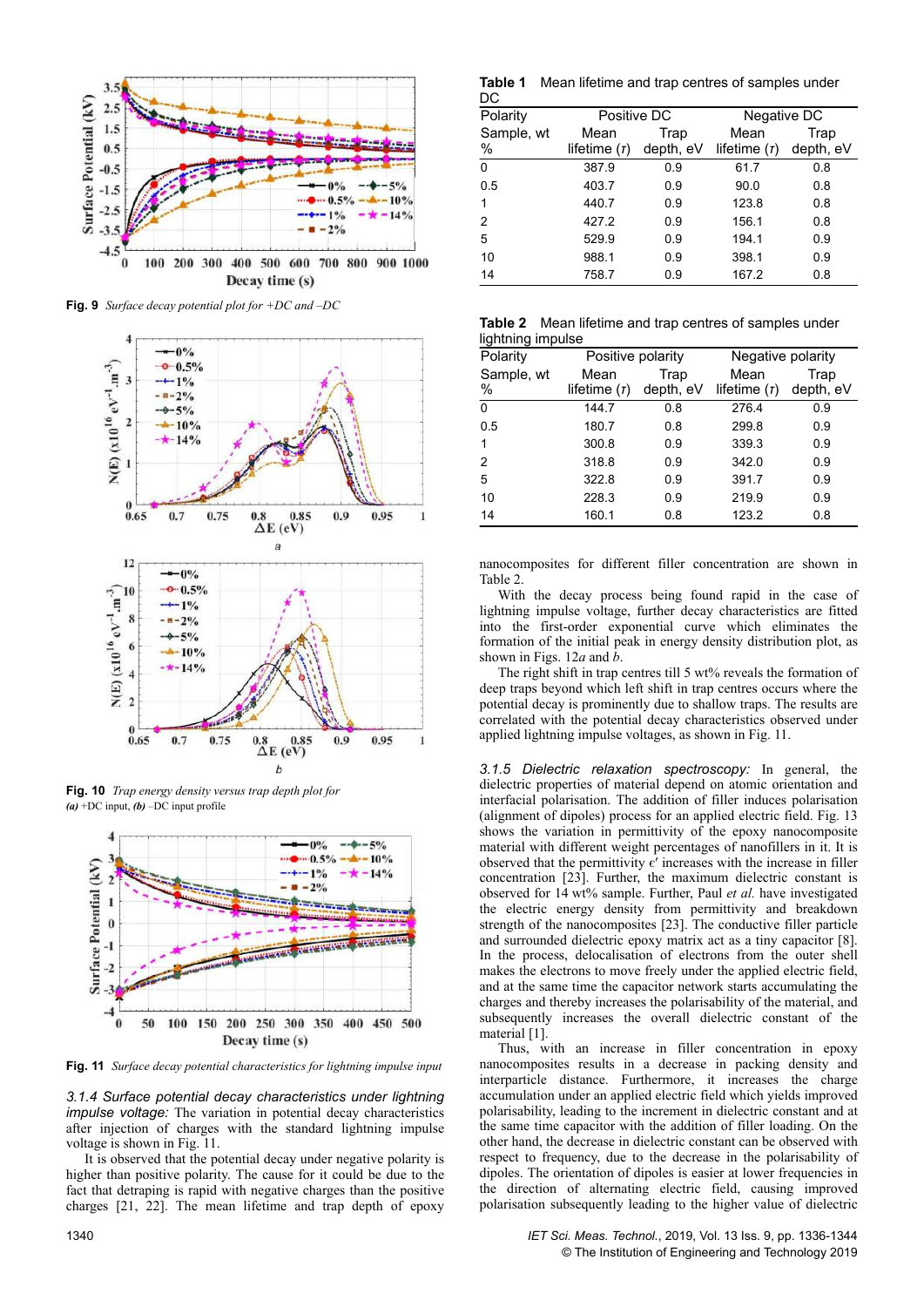

**Fig. 12** *Trap energy density versus trap depth plot for (a)* Positive polarity, *(b)* Negative polarity of a lightning impulse input



**Fig. 13** *Variation of the dielectric constant of Al–epoxy nanocomposites as a function of frequency*



**Fig. 14** *Variation of the dissipation factor of nanocomposites as a function of frequency*

constant. Whereas diploes may not align for a higher rate of alternating electric field which cause a decrease in the polarisability and hence the reduced dielectric constant can be observed at higher frequencies.

*IET Sci. Meas. Technol.*, 2019, Vol. 13 Iss. 9, pp. 1336-1344 © The Institution of Engineering and Technology 2019



**Fig. 15** *Impedance spectroscopy with (a)* Nyquist plot for complex impedance (*Z'* versus *Z''*), *(b)* Variation of *Z'* with respect to frequency as a function of filler concentration

The conductive path created by the nanofillers allows the leakage current to flow and causes the portion of electrical energy to lose in the form of heat. As filler loading is increased, the conductive path formation becomes more which entails more leakage of current flow and more loss of thermal energy. Hence, the lower value of tan  $\delta$  is desired for energy storage applications. From Fig. 14, decremented values of tan  $\delta$  up to 2 wt% and incremented behaviour from 5 to 14 wt% can be observed. Although the increment in tan  $\delta$  was found to be 5–10 wt%, they are in comparable limits of epoxy [8].

As proposed in the percolation theory, the overlapping of nanofillers nearing percolation limit bridges the dielectric network and thereby creates the conducting path through the material, which eventually leads to the increase in the conductivity of the sample. To validate this consistency, the impedance spectroscopy was employed to investigate bulk electrical properties and conductivity of samples. The Nyquist plot has been drawn between *Z*ƍ and *Z*Ǝ as a function of filler loading and it is shown in Fig. 15*a*.

It is observed that the peak maxima of curves are reduced and the curve bends towards the *Z*'-axis with an increase in the filler concentration. It shows the reduction in overall impedance and more feasibility for the formation of conductive paths within the material at higher filler concentration. The variation in depressed semi-circular arc depicted in the Nyquist plot yields the variation of conductivity over the different filler concentration. Transformation of depressed semi-circular to semi-circular nature with the addition of filler is an indication of increased conductivity, which is in accordance with the proposed percolation theory [24]. Fig. 15*b* shows the variation of  $\tilde{Z}$ <sup> $\prime$ </sup> with respect to frequency over different filler concentrations. It is observed that the *Z*<sup>*'*</sup> decreases with an increase in the frequency and almost negligible at higher frequencies. This behaviour can be attributed to space–charge polarisation which has predominant nature at low frequencies [25].

Further, the bulk resistance  $(R)$  and capacitance  $(C)$  of samples were determined by fitting the data to an equivalent parallel RC circuit. The Levenberg–Marquardt least-squares algorithm was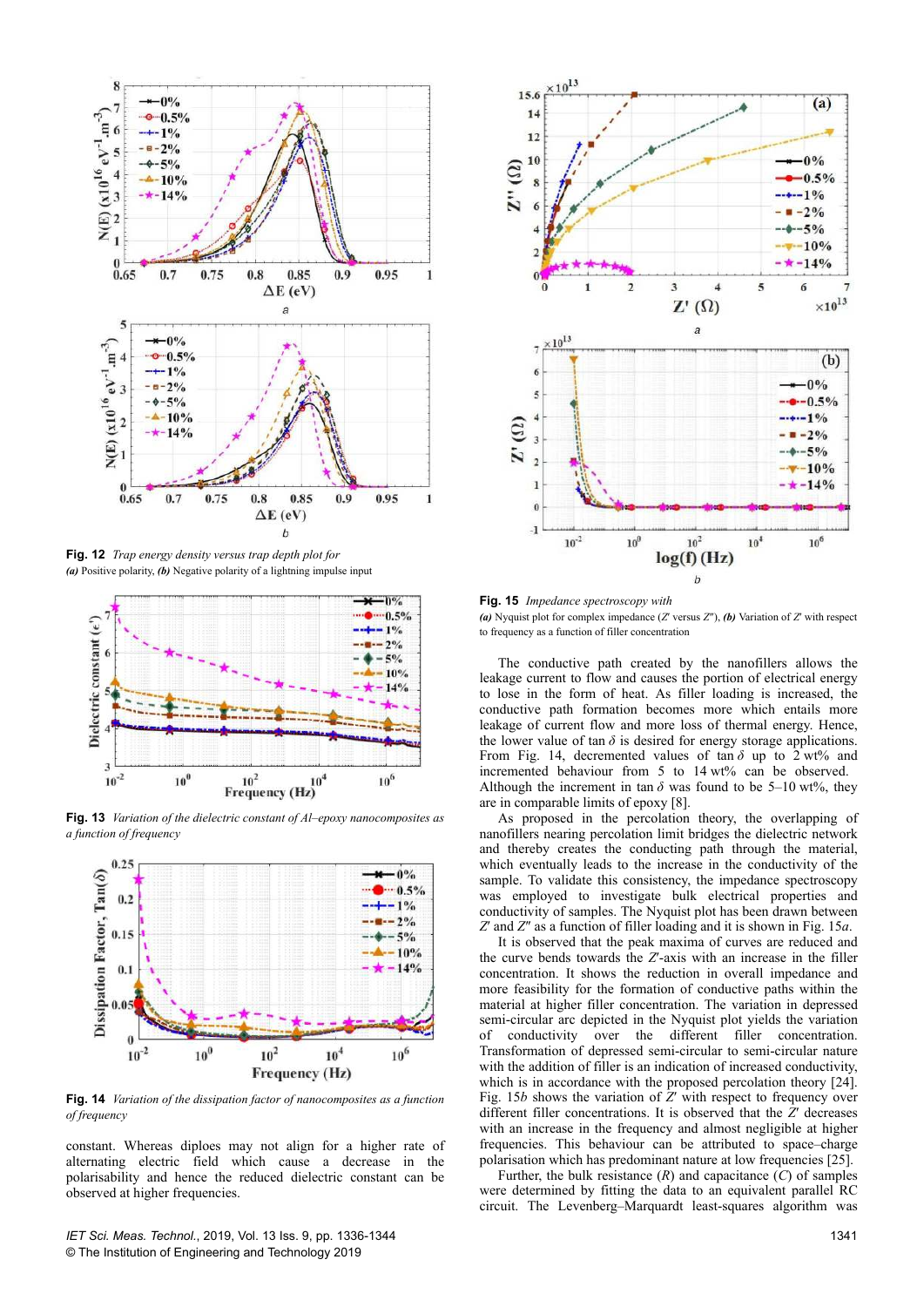**Table 3** Fitted RC parallel circuit parameters for various filler concentrations

| Sample, wt% |        | Circuit parameters                                       | Electrical                        |  |
|-------------|--------|----------------------------------------------------------|-----------------------------------|--|
|             |        | $R$ ( × 10 <sup>12</sup> ), $C$ ( × 10 <sup>-12</sup> ), | conductivity, $\sigma$ ( $\times$ |  |
|             |        | F                                                        | $10^{-12}$ ), S/m                 |  |
| 0           | 1200.0 | 0.1                                                      | 295.4                             |  |
| 0.5         | 1600.0 | 0.1                                                      | 299.4                             |  |
| 1           | 1500.0 | 0.1                                                      | 302.2                             |  |
| 2           | 1200.0 | 0.1                                                      | 360.8                             |  |
| 5           | 500.0  | 0.1                                                      | 457.3                             |  |
| 10          | 300.0  | 0.1                                                      | 905.4                             |  |
| 14          | 30.0   | 0.1                                                      | 2759.0                            |  |



**Fig. 16** *Variation of storage modulus of Al–epoxy nanocomposites with different filler concentrations (f = 50 Hz)*

**Table 4** Glass transition temperature and activation energy values for different filler concentration

| Sample, wt $f=1$ $f=10$ |      |      | $f = 25$ | $f = 50$ | Activation | tan δ |
|-------------------------|------|------|----------|----------|------------|-------|
| %                       | Hz   | Hz   | Hz       | Hz       | energy, eV |       |
| $\Omega$                | 66.8 | 79.0 | 84.5     | 95.4     | 1.5        | 0.81  |
| 0.5                     | 67.6 | 78.2 | 85.2     | 95.3     | 1.5        | 0.73  |
| $\mathbf{1}$            | 65.0 | 74.0 | 78.0     | 81.9     | 2.4        | 0.73  |
| 2                       | 66.7 | 75.0 | 79.8     | 82.9     | 2.5        | 0.72  |
| 5                       | 68.7 | 76.8 | 81.7     | 84.8     | 2.5        | 0.73  |
| 10                      | 67.9 | 75.2 | 79.1     | 84.6     | 2.5        | 0.79  |
| 14                      | 71.8 | 78.9 | 86.0     | 87.1     | 2.5        | 0.71  |

used for curve fitting and evaluating the circuit parameters. Table 3 provides circuit parameters viz. *R* and *C* as a function of filler concentration. It has been observed that the bulk resistance of samples has reduced at higher concentration of filler which can again be attributed to enhanced conductivity at higher concentrations of filler.

The variation in electrical conductivity of epoxy nanocomposites determined through DRS spectroscopy is shown in Table 3. The addition of metallic nanofiller to epoxy matrix shows a marginal increase in the conductivity up to 10 wt% and above which a drastic increase in conductivity is observed. This indicates that the material below percolation threshold behaves like a dielectric material, where the optimised inter-filler distance avoids the formation of a conductive path.

## *3.2 Dynamic mechanical analysis*

Fig. 16 gives the variation of  $\epsilon'$  for various filler concentrations at a frequency of 50 Hz.

The predominant viscoelastic properties such as storage modulus  $(\epsilon')$ , loss modulus  $(\epsilon'')$  and mechanical tan  $\delta$  were recorded over different frequency and temperature ranges for all samples under consideration. The improved crosslink polymer chain density with an increase in the filler percentage has shown an increase in the storage modulus. For a given sample, it is observed



**Fig. 17** *Variation of tan δ with respect to filler concentration (f = 50 Hz)*



**Fig. 18** *Activation energy plot for Al–epoxy nanocomposites*

from Table 4 that the right shift in  $\epsilon'$  curves in the transition region over increased values of frequencies gives the indirect indication of increment in the glass transition temperature  $T<sub>g</sub>$  [26].

The relaxation peak observed for the samples under consideration exists in the temperature range from 80 to 90°C. The variation in tan  $\delta$  with increasing concentration of filler at 50 Hz frequency is shown in Fig. 17. It is found that the tan  $\delta$  value is decreasing at the glass transition temperature on the addition of nanoparticles and the corresponding values are provided in Table 4.

For a material, it is possible to calculate the activation energy  $(E_a)$  at which the maximum degradation occurs through the data from Table 4 using the Arrhenius equation

$$
f = f_0 * e^{(-E_a/RT)}
$$
 (6)

where  $f$  is the test frequency,  $f_0$  is a constant,  $T$  is the temperature (K) and *R* is the universal gas constant. The slope from the graph shown in Fig. 18 between 1000/*T* and log(*f*) gives the activation energy, and the calculated values of  $E_a$  are presented in Table 4. It is observed that upon reinforcing the filler to the epoxy matrix, the activation energy is increased for the sample with 2 wt% and stays almost constant beyond the addition of filler concentration [27].

## *3.3 LIBS and hardness test*

The laser-induced emission spectra of epoxy nanocomposites with different weight percentages of nanofillers are shown in Fig. 19.

Laser ablation of the material causes the plasma to generate and emit spectra consisting of intensities of constituent elements present in the material [22]. NIST database was used to match the distinct peaks in spectra at their respective wavelengths. The spectra shown in Fig. 19 consist of not only Al peaks but also the other components viz. C, H, N and O. It can be attributed to the functional groups present in the epoxy and hardener. Intensities of persistent Al peaks of same phase present at wavelengths of 308.2 and 396.1 nm were used to calculate the plasma temperature and electron density of the plume formed due to laser shine.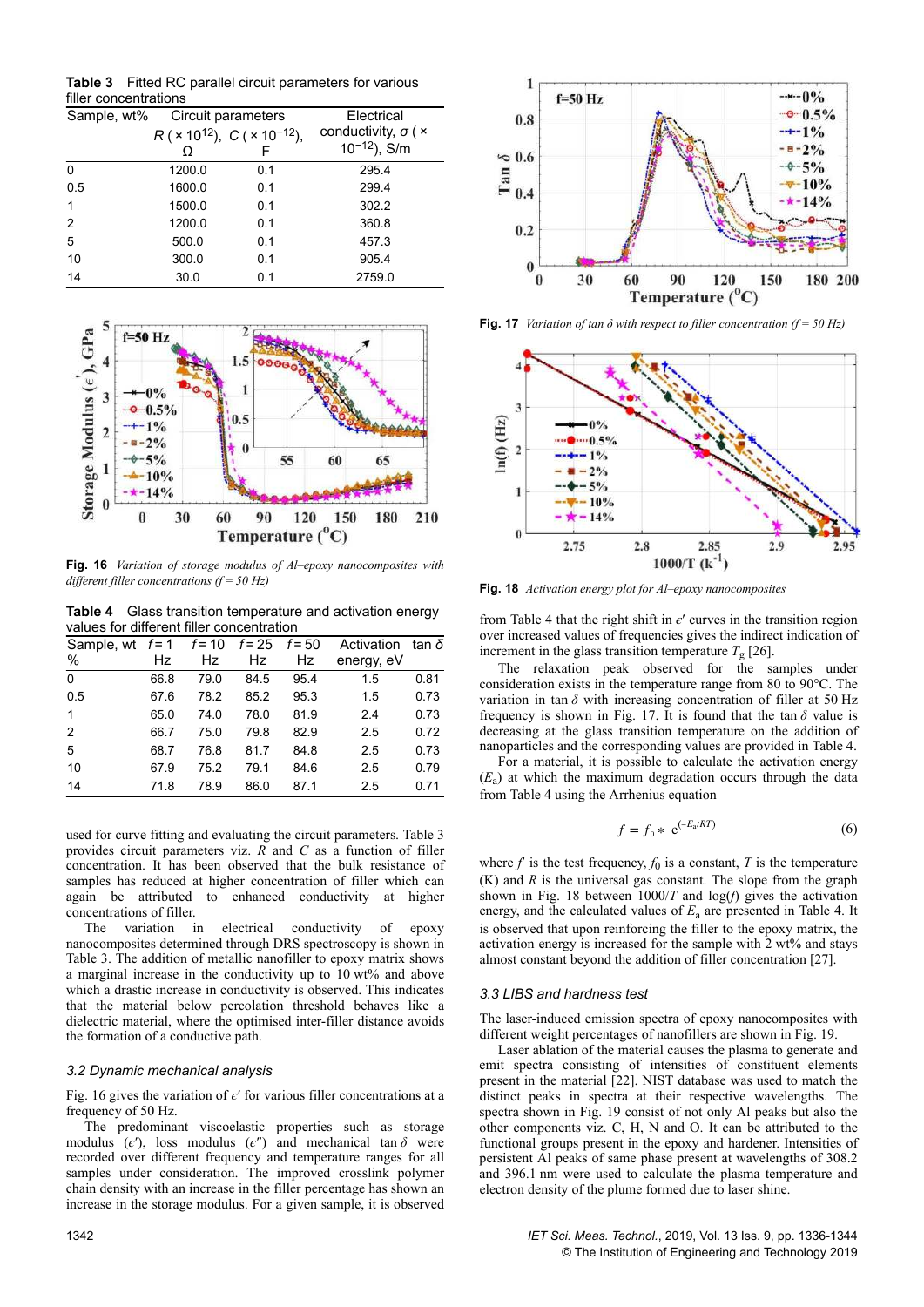

**Fig. 19** *Laser-induced breakdown spectra of Al–epoxy nanocomposites*

**Table 5** Plasma temperature, electron density and Vickers hardness values of nanocomposites with respect to filler concentration

| Sample, wt<br>$\frac{0}{0}$ | Plasma<br>temperature, K | Electron<br>density $(x)$ | Hardness ( ×<br>HV0.1) |
|-----------------------------|--------------------------|---------------------------|------------------------|
|                             |                          | $10^{16}$                 |                        |
| 0                           | 4614.2                   | 0.2                       | 20.1                   |
| 0.5                         | 5712.8                   | 4.4                       | 20.8                   |
|                             | 6640.9                   | 24.2                      | 21.8                   |
| 2                           | 7894.3                   | 127.3                     | 21.6                   |
| 5                           | 10.046.0                 | 838.3                     | 21.9                   |
| 10                          | 10,064.0                 | 848.7                     | 24.3                   |
| 14                          | 9773.3                   | 691.2                     | 23.3                   |

Boltzmann–Saha equation can be used to calculate the plasma temperature (*T*<sup>e</sup> ) considering local thermal equilibrium conditions, and is given by [28]

$$
T_{\rm e} = 1.44 \times \frac{E_2 - E_1}{\ln[l_1 \lambda_1 A_2 g_2 / l_2 \lambda_2 A_1 g_1]}
$$
(7)

Here  $g_1$  and  $g_2$  are the statistical weights of excited energy levels  $E_1$  and  $E_2$ , respectively,  $A_1$  and  $A_2$  are the transition probabilities of states,  $I_1$  and  $I_2$  are the intensities of corresponding elemental peaks at  $\lambda_1$  and  $\lambda_2$  wavelengths, respectively. Similarly, the electron density (*n*<sup>e</sup> ) could be estimated at the time of plasma irradiation by governing the modified Saha equation [28], i.e.

$$
n_{\rm e} = 6.6 \times 10^{21} \times \frac{I_1 A_2 g_2}{I_2 A_1 g_1} \times \exp\left[-\frac{E_{\rm ion} + E_2 - E_1}{kT_{\rm e}}\right] \tag{8}
$$

where  $E_{\text{ion}}$  is the first ionisation potential of isolated neutral gaseous aluminium atom  $(5.986 \text{ eV})$  and *k* is the Boltzmann constant.

The plasma temperature, electron density and Vickers hardness values of nanocomposites with the variation of filler concentration are presented in Table 5, which indicate that the plasma temperature enhancement occurs when the hardness of the material is high.

## **4Conclusions**

The important conclusions arrived based on the present study are the following:

- Optimised quantity of self-passivated nanoaluminium filler mixed with epoxy resin to acquire enhanced mechanical and dielectric properties of nanocomposites was fabricated.
- Variation in contact angle and surface roughness is not significant with an increase in filler content in epoxy nanocomposite but drastic reduction in the contact angle is observed on corona ageing of the specimen. Water droplet initiated CIV is high under negative DC voltage followed with

*IET Sci. Meas. Technol.*, 2019, Vol. 13 Iss. 9, pp. 1336-1344 © The Institution of Engineering and Technology 2019

positive DC and AC voltages. With corona-aged specimen, the similar characteristics are observed with a reduction in CIV under AC and DC voltages.

- The bandwidth of the UHF signal generated due to water droplet initiated corona discharge lies in the range of 0.5–1.2 GHz.
- Surface potential decay studies were carried out by injecting charges by DC/lightning impulse voltage corona activity and it revealed the initial fast potential decay and subsequently the slower potential decay. Based on trap energy density versus trap depth plot, it is evident that shallow traps occur at around 0.8 eV and deep traps formed at around 0.87 eV.
- The dielectric permittivity, conductivity and loss factor have increased with an increase in the filler content in epoxy– aluminium nanocomposites. The Nyquist plot obtained clearly indicates the increase in conductivity with the filler content. The bulk resistance (*R*) and capacitance (*C*) of samples were determined through the Levenberg–Marquardt algorithm for obtaining the equivalent parallel RC circuit model.
- DMA studies clearly indicate that the incorporation of nanofillers increases the glass transition temperature and reduces the mechanical tan  $\delta$  over increased values of frequencies. An improvement in activation energy was observed until 2 wt% and it remains constant beyond the addition of filler concentration.
- A direct linear correlation is observed between the plasma temperature measured through LIBS spectra and hardness of the material.

### **5** Acknowledament

The author (R.S.) wishes to thank the Department of Science and Technology, New Delhi for sponsoring the project (DST/NM/NT/ 2018/33(c)) on transformer insulants.

#### **6References**

- [1] Wang, Z., Zhou, W., Sui, X.*, et al.*: 'Enhanced dielectric properties and thermal conductivity of Al/CNTs / PVDF ternary composites', *J. Reinf. Plast. Compos.*, 2015, **34**, (14), pp. 1126–1135
- [2] Huang, X.Y., Jiang, P.K., Kim, C.U.: 'Electrical properties of polyethylene/ aluminum nanocomposites', *J. Appl. Phys.*, 2007, **102**, (12), p. 124103
- [3] Zhou, W., Yu, D.: 'Thermal and dielectric properties of the aluminum particle / epoxy resin composites', *J. Appl. Polym. Sci.*, 2010, **118**, (6), pp. .<br>3156–3166
- [4] Lu, J., Wong, C.P.: 'Recent advances in high-k nanocomposite materials for embedded capacitor applications', *IEEE Trans. Dielectr. Electr. Insul.*, 2008, **15**, (5), pp. 1322–1328
- [5] Paul, S., Sindhu, T.K.: 'Effect of filler particle size on electric energy density of epoxy-aluminum nanocomposites', *IEEE Trans. Dielectr. Electr. Insul.*, 2016, **23**, (5), pp. 2786–2794<br>
Zhou, W., Yu, D.: 'Fabrication, thermal, and dielectric properties of self-
- [6] Zhou, W., Yu, D.: 'Fabrication, thermal, and dielectric properties of self-passivated Al/epoxy nanocomposites', *J. Mater. Sci.*, 2013, **48**, (22), pp. 7960–7968
- [7] Elanseralathan, K., Karthick, V., Kumar, R.S.D.*, et al.*: 'Effect of filler concentration on the breakdown strength of epoxy nanocomposites'. 2017 6th Int. Conf. on Computer Applications in Electrical Engineering – Recent Advances (CERA), Roorkee, India, 2017, pp. 226–229
- [8] Paul, S., Sindhu, T.: 'Development of epoxy-aluminum nanocomposite dielectric material with low filler concentration for embedded capacitor applications', *IEEE Trans. Dielectr. Electr. Insul.*, 2014, **21**, (2), pp. 460–466
- [9] Singha, S., Thomas, M.J.: 'Dielectric properties of epoxy nanocomposites', *IEEE Trans. Dielectr. Electr. Insul.*, 2008, **15**, (1), pp. 12–23
- [10] Xu, J., Moon, K.S., Tison, C.*, et al.*: 'A novel aluminum-filled composite dielectric for embedded passive applications', *IEEE Trans. Adv. Packag.*, 2006, **29**, (2), pp. 295–306
- [11] Shahravan, A., Desai, T., Matsoukas, T.: 'Passivation of aluminum nanoparticles by plasma-enhanced chemical vapor deposition for energetic nanomaterials', *ACS Appl. Mater. Interfaces*, 2014, **6**, (10), pp. 7942–7947
- [12] Tanaka, T., Kozako, M., Fuse, N.*, et al.*: 'Proposal of a multi-core model for polymer nanocomposite dielectrics', *IEEE Trans. Dielectr. Electr. Insul.*, 2005, **12**, (4), pp. 669–681
- [13] Molinié, P.: 'Measuring and modeling transient insulator response to charging: the contribution of surface potential studies', *IEEE Trans. Dielectr. Electr. Insul.*, 2005, **12**, (5), pp. 939–950
- [14] Gao, Y., Wang, J., Liu, F.*, et al.*: 'Surface potential decay of negative corona charged epoxy/Al2O3 nanocomposites degraded by 7.5-MeV electron beam', *IEEE Trans. Plasma Sci.*, 2018, **46**, (7), pp. 2721–2729
- [15] Du, B.X., Jiang, J.P., Zhang, J.G.*, et al.*: 'Dynamic behavior of surface charge on double-layer oil–paper insulation under pulse voltage', *IEEE Trans. Dielectr. Electr. Insul.*, 2016, **23**, (5), pp. 2712–2719
- [16] Sarathi, R., Animesh, S., Chen, Y.*, et al.*: 'Understanding surface discharge activity with epoxy silicon carbide nanocomposites', *Polym. Eng. Sci.*, 2017, **57**, (12), pp. 1349–1355